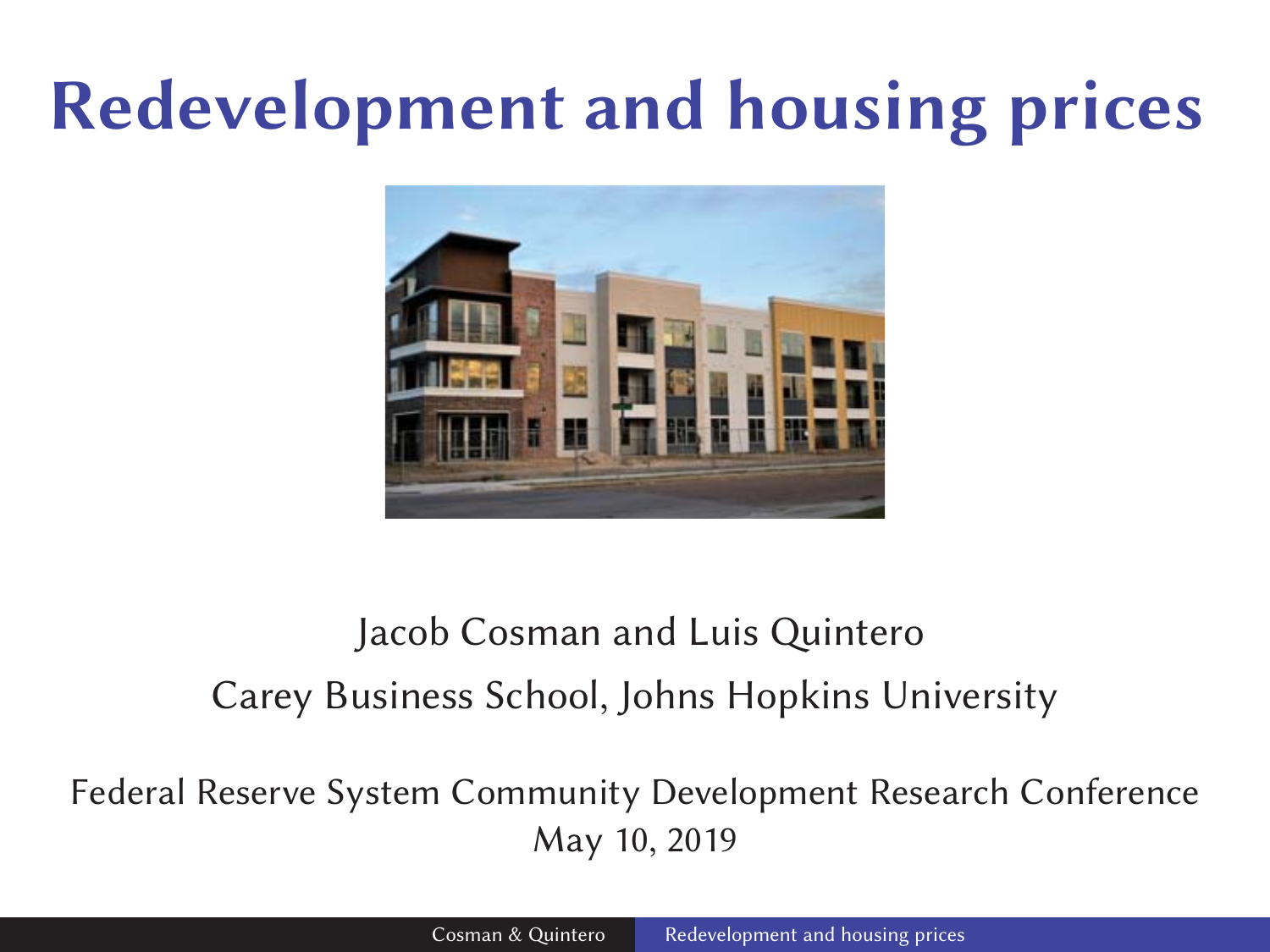### Housing prices and supply

Biggest metro areas, 2008–2012 vs 2013–2017:



**E** Housing getting less affordable everywhere Slower increase where supply is growing **■ Does supply generate affordability?**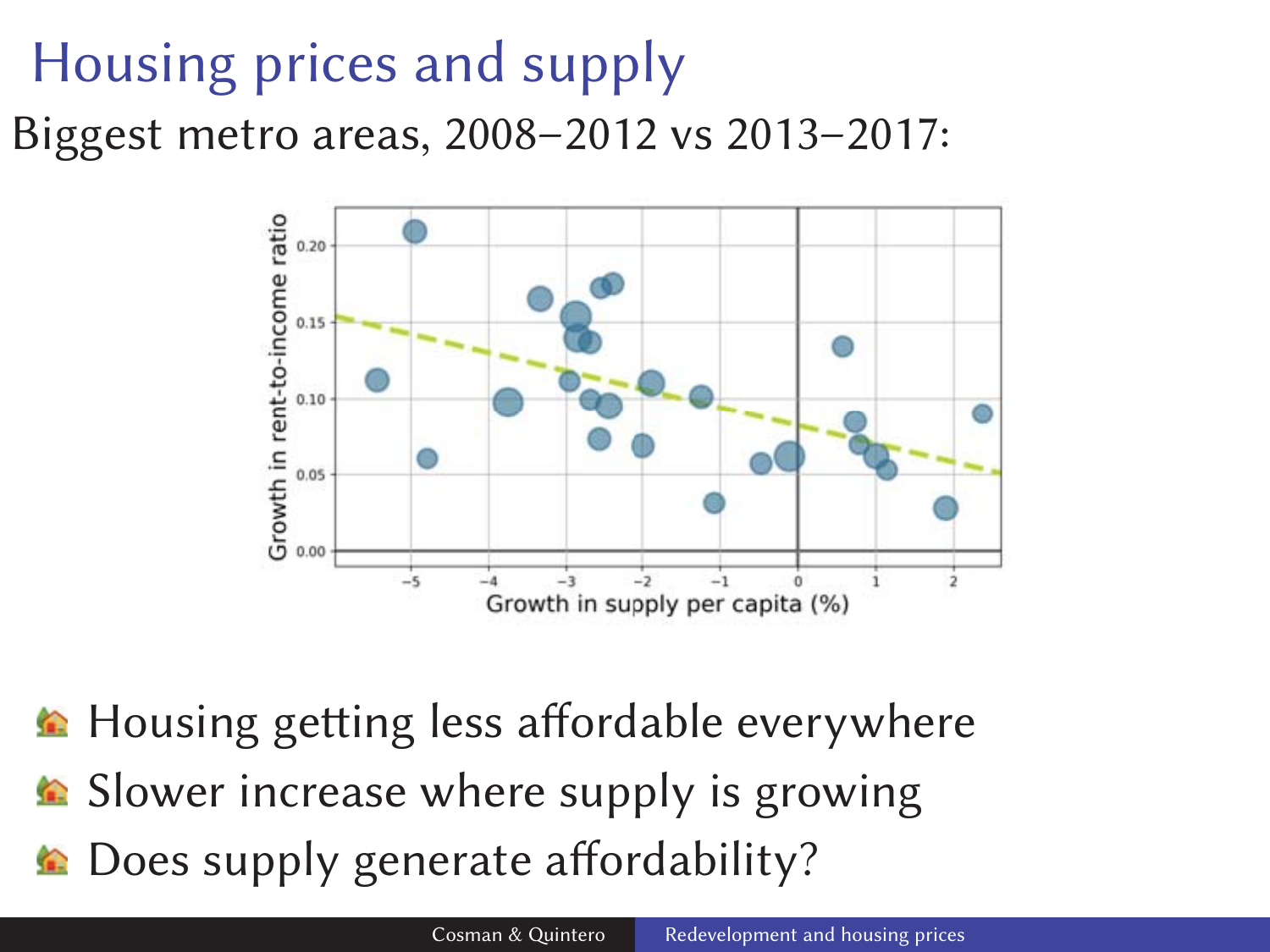## Conventional policy response

- Allow more construction to promote affordability
- **■** Supply goes up and equilibrium price goes down



A Make sense if housing identical, no redevelopment What kind of housing does market actually provide?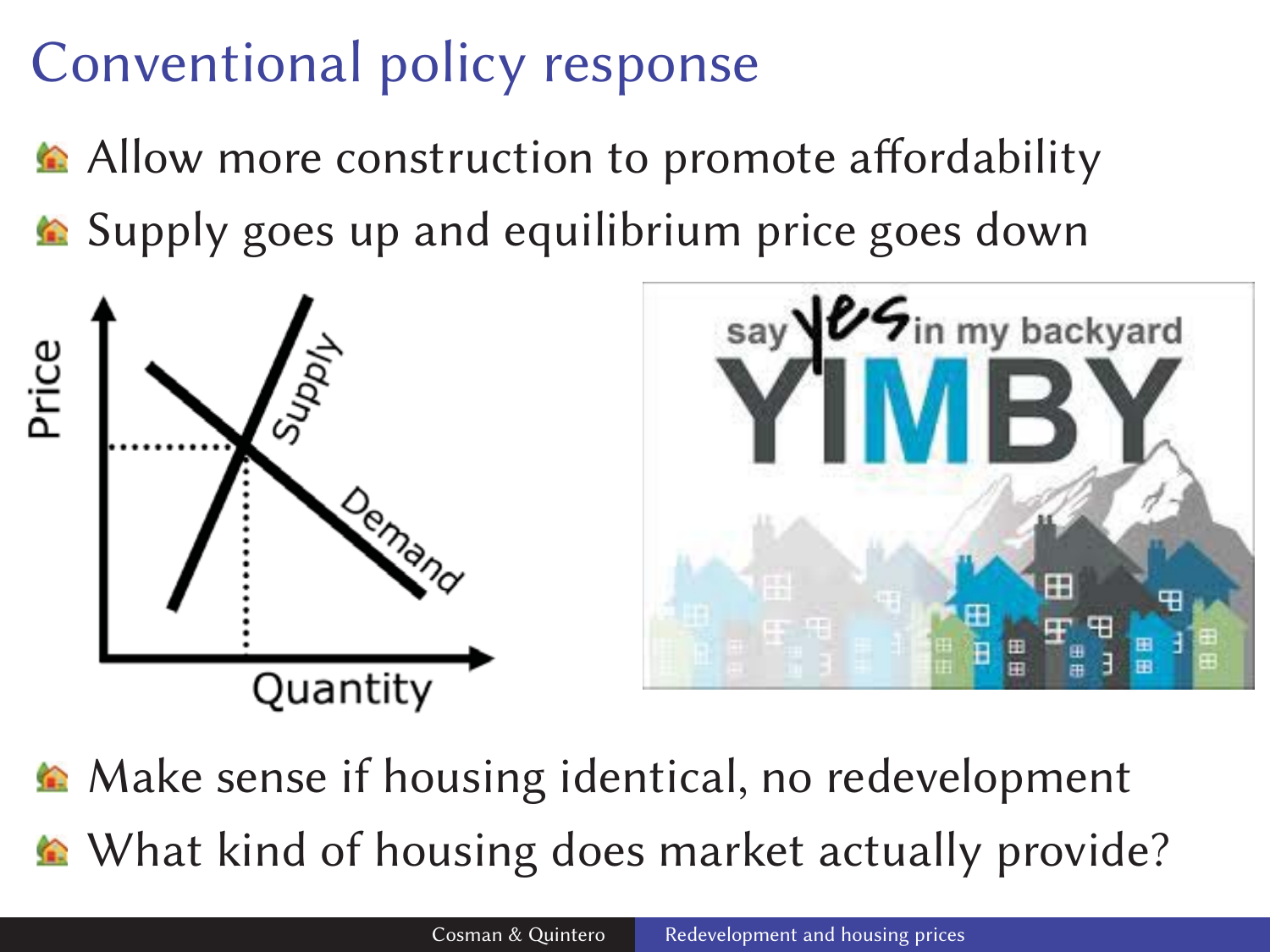#### What does new housing replace?

New housing by tract in greater Philadelphia, 2011–2016:



 $\triangle$  24% in tracts > 75% residential,  $\leq$  5% vacant **12** 77% in tracts within 5 km of downtown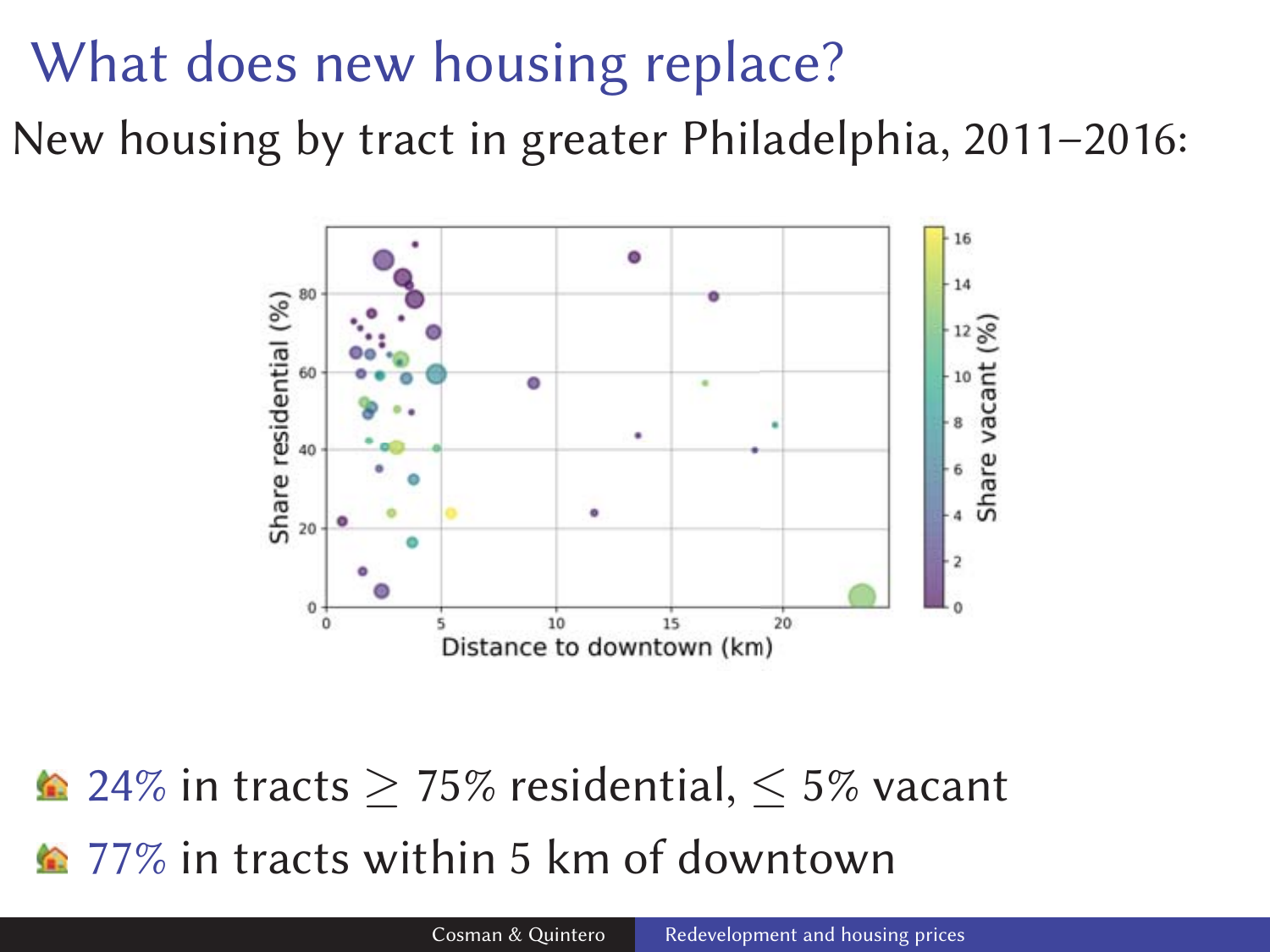### How much does new housing cost? New vs existing housing in Philadelphia, 2005–2017:



- $\triangle$  Three-bedroom single-family house: +33%
- **Three-bedroom rowhouse:** +111%
- Two-bedroom high-rise apartment: +61%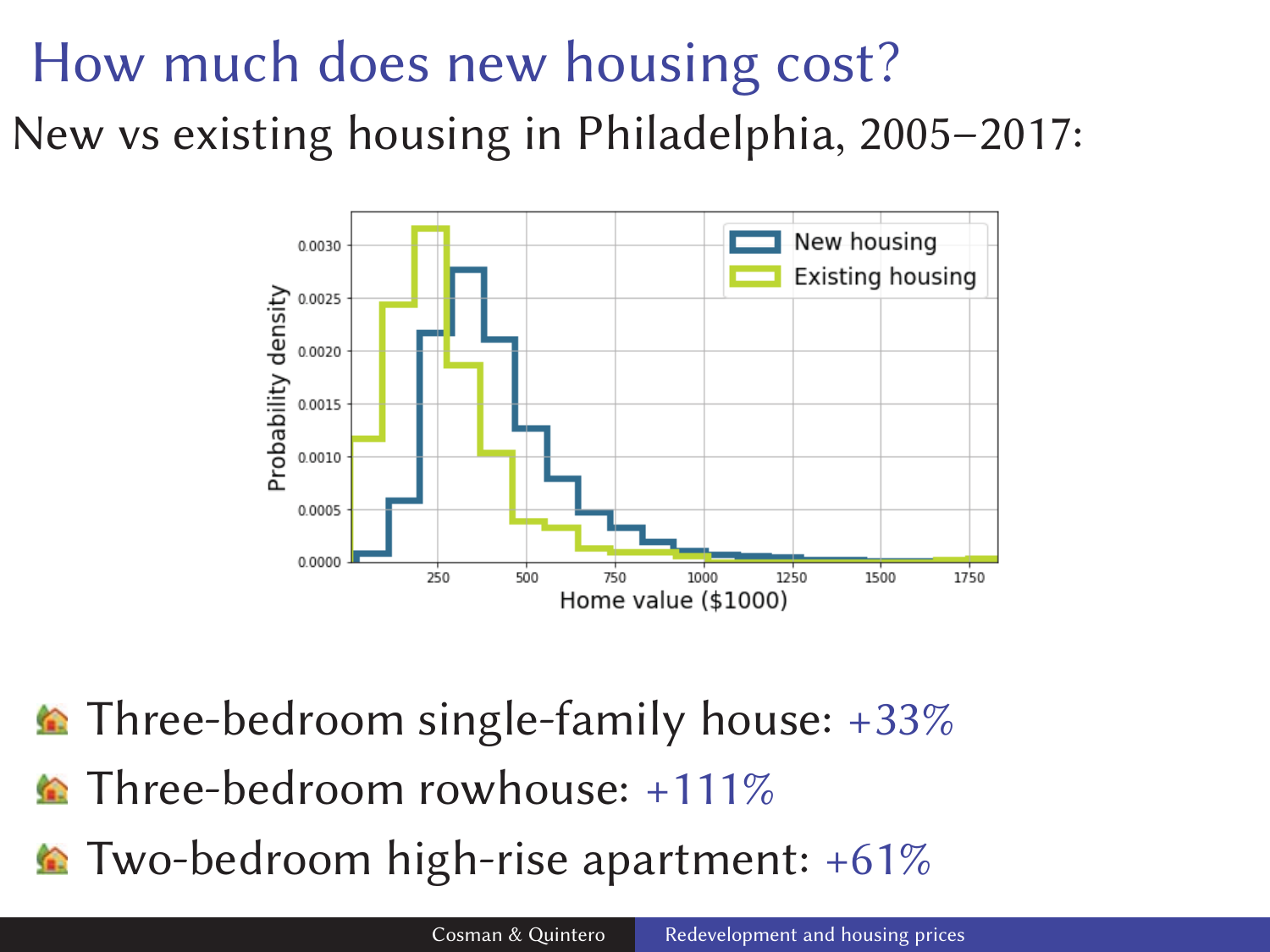### Market-driven supply outcome

▲ New housing stock necessary for growing cities

- $\triangle$  Economic theory: more supply will moderate price increase
- **E**mpirical evidence: higher rent in constrained cities

Market response: expensive units in desirable locations

- $\triangle$  New housing often replacing existing stock
- **■** More profitable to build higher-quality units

**■** Unclear net impact on price distribution

How to think about this tradeoff?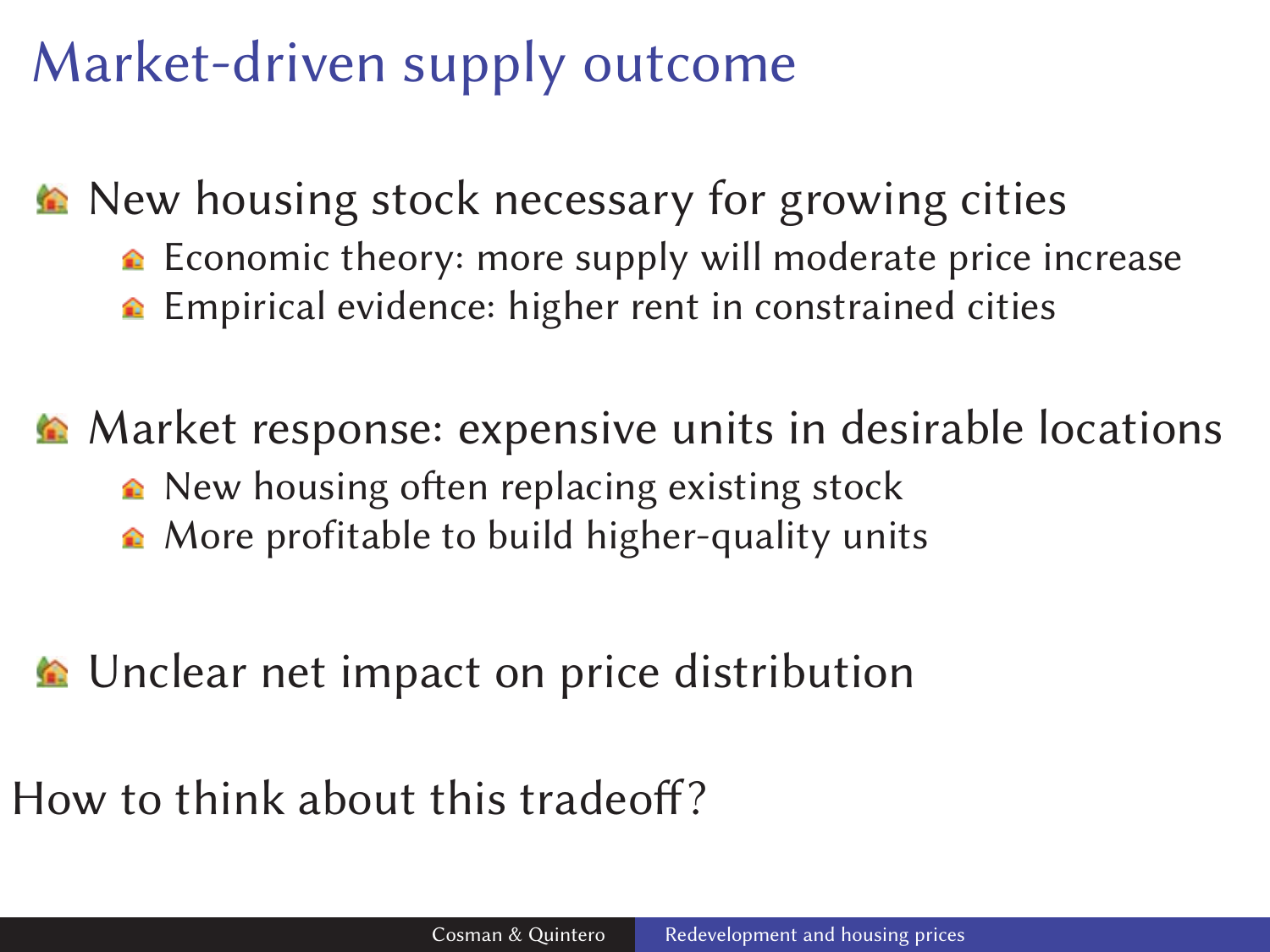### Our approach

Fit a model of redevelopment to data from Philadelphia

- Residents care about housing quality and quantity
- **E** Landowners own lots which may have housing already
- **Three different costs to (re)development:** 
	- $\triangle$  Fixed cost of changing anything
	- $\triangle$  Per-unit cost to new quantity
	- $\triangle$  Per-unit cost to new quality
- **Market-clearing sets housing prices**
- Find cost and preference parameter values to match data

Use this to understand quality and quantity changes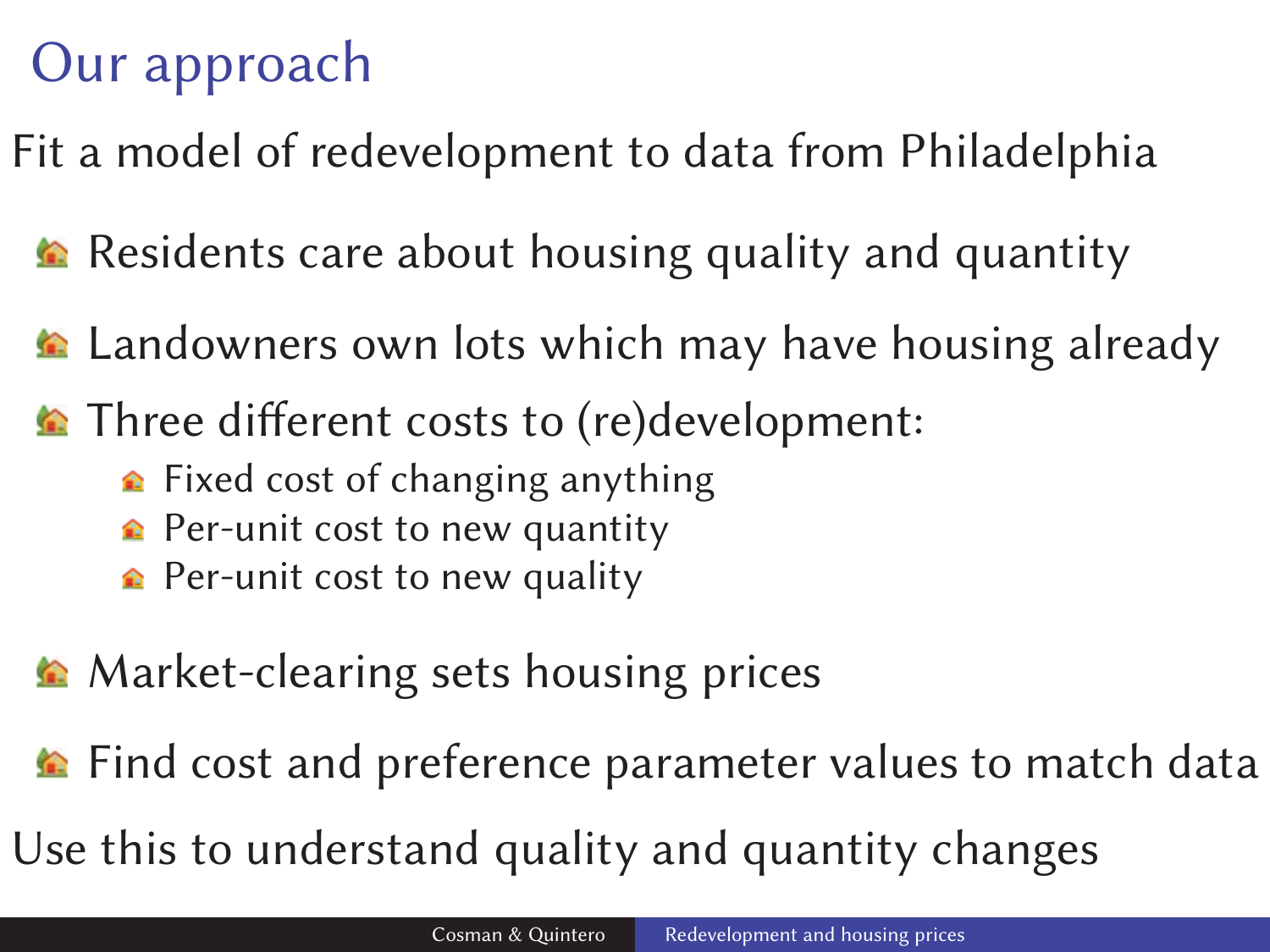## Key findings

Three scenarios from fitted parameter values:

#### **E** Lowering fixed cost of development

- **↑** Drastically increases rate of development
- $\triangle$  New units rapidly replacing existing ones
- **■** Supply and rent both increase

**E** Lowering the cost of adding density

- **■** Small increase in rate of development
- $\triangle$  More density than quality rent decreases

#### **Raising cost of adding quality**

- **■** Decrease in rate of development
- **△** Lower supply and lower rent